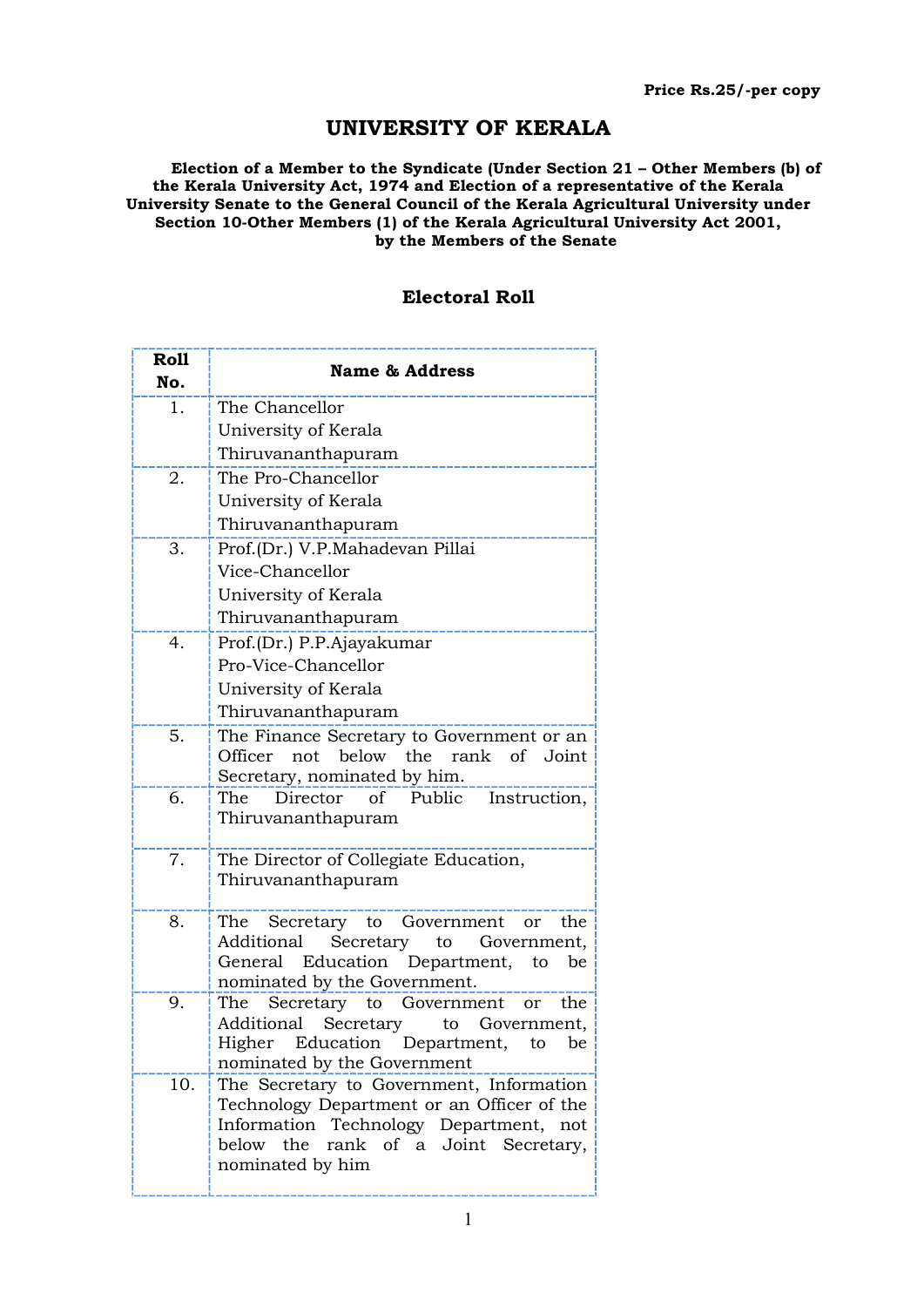| 11. | The Director of Technical Education                                   |
|-----|-----------------------------------------------------------------------|
|     | Thiruvananthapuram                                                    |
|     |                                                                       |
| 12. | The Chairman, State Advisory Board<br><sub>of</sub>                   |
|     | Education, Thiruvananthapuram                                         |
|     |                                                                       |
| 13. | The Mayor,                                                            |
|     | Corporation of Thiruvananthapuram                                     |
|     |                                                                       |
| 14. | Dr. G. Prasad                                                         |
|     | Professor & Head,                                                     |
|     | Department of Zoology,                                                |
|     | University of Kerala, Kariavattom,                                    |
|     | Thiruvananthapuram                                                    |
| 15. | Dr. S. Shifa                                                          |
|     | Professor & Head,                                                     |
|     | Department of Malayalam,                                              |
|     | University of Kerala, Kariavattom,                                    |
|     | Thiruvananthapuram                                                    |
| 16. | Dr. Suresh Singh. G                                                   |
|     | Professor & Head,                                                     |
|     | Department of Mathematics,                                            |
|     | University of Kerala, Kariavattom                                     |
|     | Thiruvananthapuram                                                    |
| 17. | Dr. P. Mohanachandran Nair                                            |
|     | Professor & Head,                                                     |
|     | Department of Demography,                                             |
|     | University of Kerala, Kariavattom,                                    |
|     | Thiruvananthapuram                                                    |
| 18. | Dr. Usha Sujit Nair                                                   |
|     | <b>Associate Professor</b>                                            |
|     | Lakshmibai National College of Physical<br>Education, Kariavattom PO, |
|     | Thiruvananthapuram                                                    |
| 19. | The Chairperson,                                                      |
|     | Kerala University Union                                               |
|     |                                                                       |
|     | Anila Raj,                                                            |
|     | I Year M.Com, TKMM College,<br>Harippad, Nangyarkulangara.            |
| 20. | Dr. B. Unnikrishnan Nair                                              |
|     | Principal, Govt. College,                                             |
|     | Kariavattom,                                                          |
|     | Thiruvananthapuram -695 581                                           |
| 21. | Dr. Thara G.S                                                         |
|     | Principal, Govt. College Attingal,                                    |
| 22. | Thiruvananthapuram - 695101<br>Dr. K. S. Anil Kumar                   |
|     | Principal, Sree Ayyappa College,                                      |
|     | Eramalikkara,                                                         |
|     | Chengannor, Alappuzha - 689109.                                       |
|     |                                                                       |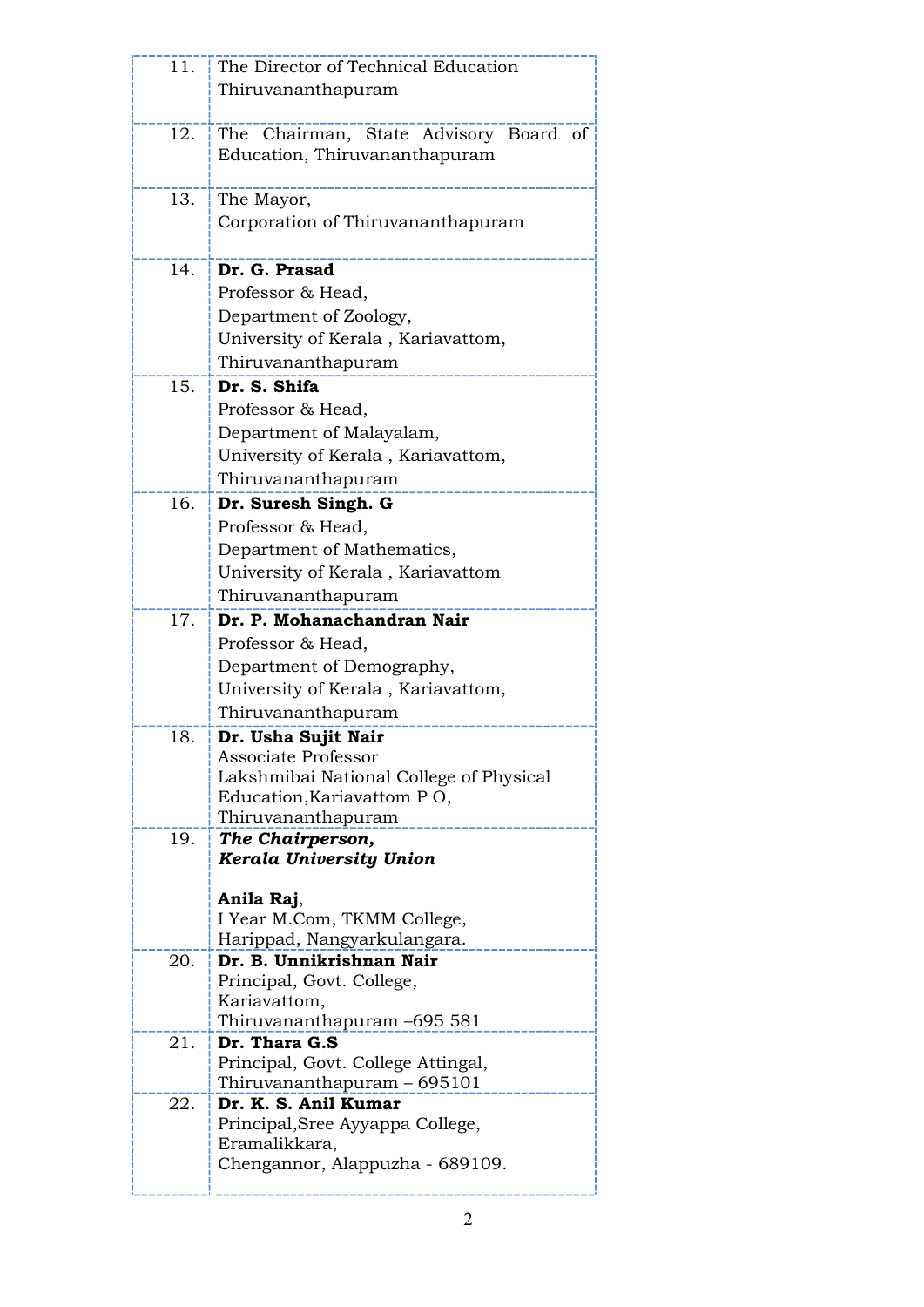|     | Major Dr.U.Abdul Khalam,                                      |
|-----|---------------------------------------------------------------|
|     | Principal,                                                    |
|     | Iqbal college, Peringamala,                                   |
|     | Thiruvananthapuram – 695 563                                  |
| 24. | Dr. Mathew V                                                  |
|     | Principal,                                                    |
|     | St. Michael's College, Cherthala,                             |
|     | Alappuzha- 688539.                                            |
| 25. | Dr. B.Rajendran                                               |
|     | Principal,                                                    |
|     | Kerala Institute of Tourism and Travel                        |
|     | Studies, Thycadu,                                             |
| 26. | Thiruvananthapuram 695014<br>P. Aisha Potti                   |
|     | Member, Legislative Assembly,                                 |
|     | Sreesankaram, Padinjattinkara,                                |
|     | Kottarakkara P.O., Kollam-691 506                             |
| 27. | <b>Chittayam Gopakumar</b>                                    |
|     | Member, Legislative Assembly, "Shangrila",                    |
|     | Konnamankara, Adoor P.O,                                      |
|     | Pathanamthitta-691 523.                                       |
| 28. | V.Joy                                                         |
|     | Member,                                                       |
|     | Legislative Assembly,                                         |
|     | "Sadhavanam", Near SN Mission Hospital,                       |
|     | Puthanchanda, Varkala P.O.<br>Thiruvananthapuarm-695 141.     |
| 29. | R. Rajesh                                                     |
|     | Member, Legislative Assembly,                                 |
|     | Nalloorkulathil, Kollakadavu P.O,                             |
|     | Chenganoor, Alappuzha - 690 509                               |
| 30. | K.S.Sabarinadhan                                              |
|     |                                                               |
|     | Member, Legislative Assembly, "Abhayam",                      |
|     | B-21, Sreerangam Lane,                                        |
|     | Sasthamangalam P.O,                                           |
|     | Thiruvananthapuram-695 010.                                   |
| 31. | <b>M.Vincent</b>                                              |
|     | Member, Legislative Assembly,                                 |
|     | Vattavilakom, R.C. Street, Balaramapuram,                     |
| 32. | Thiruvananthapuram-695 501.<br>Dr. Pramod Kiran R.B.          |
|     | Assistant Professor,                                          |
|     | Dept. of Aquatic Biology and Fisheries,                       |
|     | Kariavattom.                                                  |
| 33. | Dr. Helen A.                                                  |
|     | Associate Professor,                                          |
|     | Dept. of Bio-Chemistry, Kariavattom                           |
| 34. | Dr. Nazeeb S                                                  |
|     | Assistant Professor,                                          |
|     | School of Distance Education, Palayam.                        |
| 35. | Ajith Kumar.J.N                                               |
|     | Assistant Professor, English,                                 |
|     | Govt. College for Women,<br>Vazhuthacaud, Thiruvananthapuram. |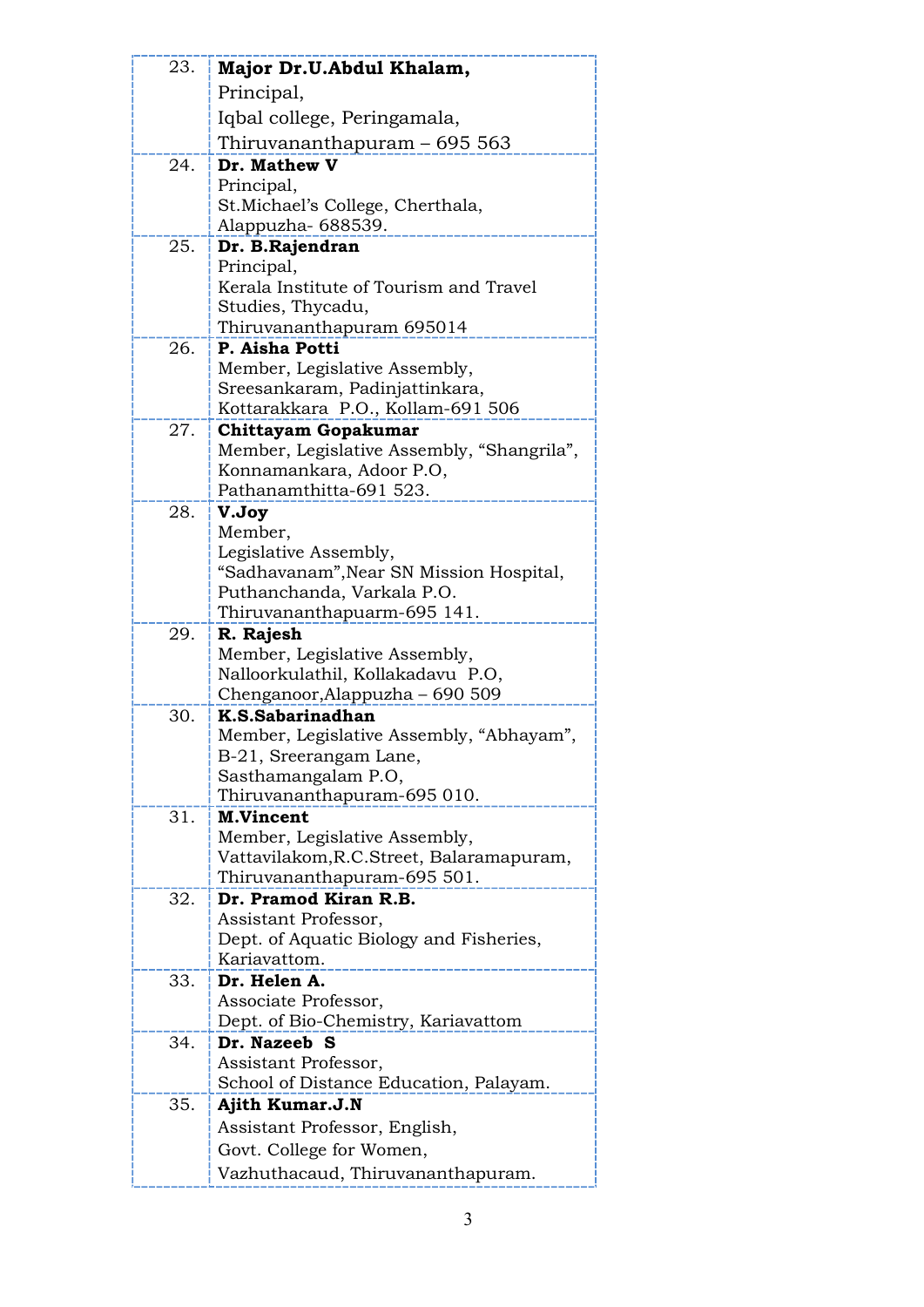| 36. | Dr. Vishnu V S                            |
|-----|-------------------------------------------|
|     | Assistant Professor, Chemistry,           |
|     | Govt. Arts College, Thycaud,              |
|     | Thiruvananthapuram                        |
| 37. | Dr. A. Balakrishnan                       |
|     | Assistant Professor, History,             |
|     | University College, Thiruvananthapuram    |
| 38. | Dr. Sabeen.H.M                            |
|     | Assistant Professor, Geology,             |
|     | Govt. College, Kariavatttom,              |
|     | Thiruvananthapuram.                       |
| 39. | Jairaj J                                  |
|     | Assistant Professor, Physical Education   |
|     | Govt. College, Attingal,                  |
|     | Thiruvananthapuram                        |
| 40. | Dr. Dileep A.S                            |
|     | Assistant Professor, Commerce             |
|     | Mahatma Gandhi College,                   |
|     | Thiruvananthapuram.                       |
| 41. | Dr. Babitha G S                           |
|     | Assistant Professor, Zoology,             |
|     | S.N. College, Sivagiri, Varkala.          |
| 42. | Dr. Kavitha, K.R.                         |
|     | Assistant professor, Botany,              |
|     | S.N. College, Chempazhanthi.              |
| 43. | R Arunkumar                               |
|     | Associate Professor, Physical Education   |
|     | K.S.M.D.B College, Sasthamcottah.         |
| 44. | Dr. Sumi Alex                             |
|     | Assistant Professor, Commerce,            |
|     | St. Gregorios College, Kottarakara.       |
| 45. | Dr. M.Vijayan Pillai                      |
|     | Associate Professor, Malayalam, NSS       |
|     | College, Nilamel.                         |
|     | 46. Dr. Sekaran S                         |
|     | Assistant Professor,                      |
|     | SN College for Women, Kollam.             |
| 47. | Sibi C Babu                               |
|     | Assistant Professor,                      |
|     | St. John's College, Anchal.               |
| 48. | Dr. Abraham A                             |
|     | Assistant Professor, Physics,             |
|     | Christian College, Chengannur.            |
| 49. | Dr. Rani Abhraham                         |
|     | Assistant Professor,                      |
|     | Chemistry, Christian College, Chengannur. |
| 50. | S. Ajayakumar                             |
|     | Assistant Professor, Malayalam,           |
|     | S.D. College, Alappuzha.                  |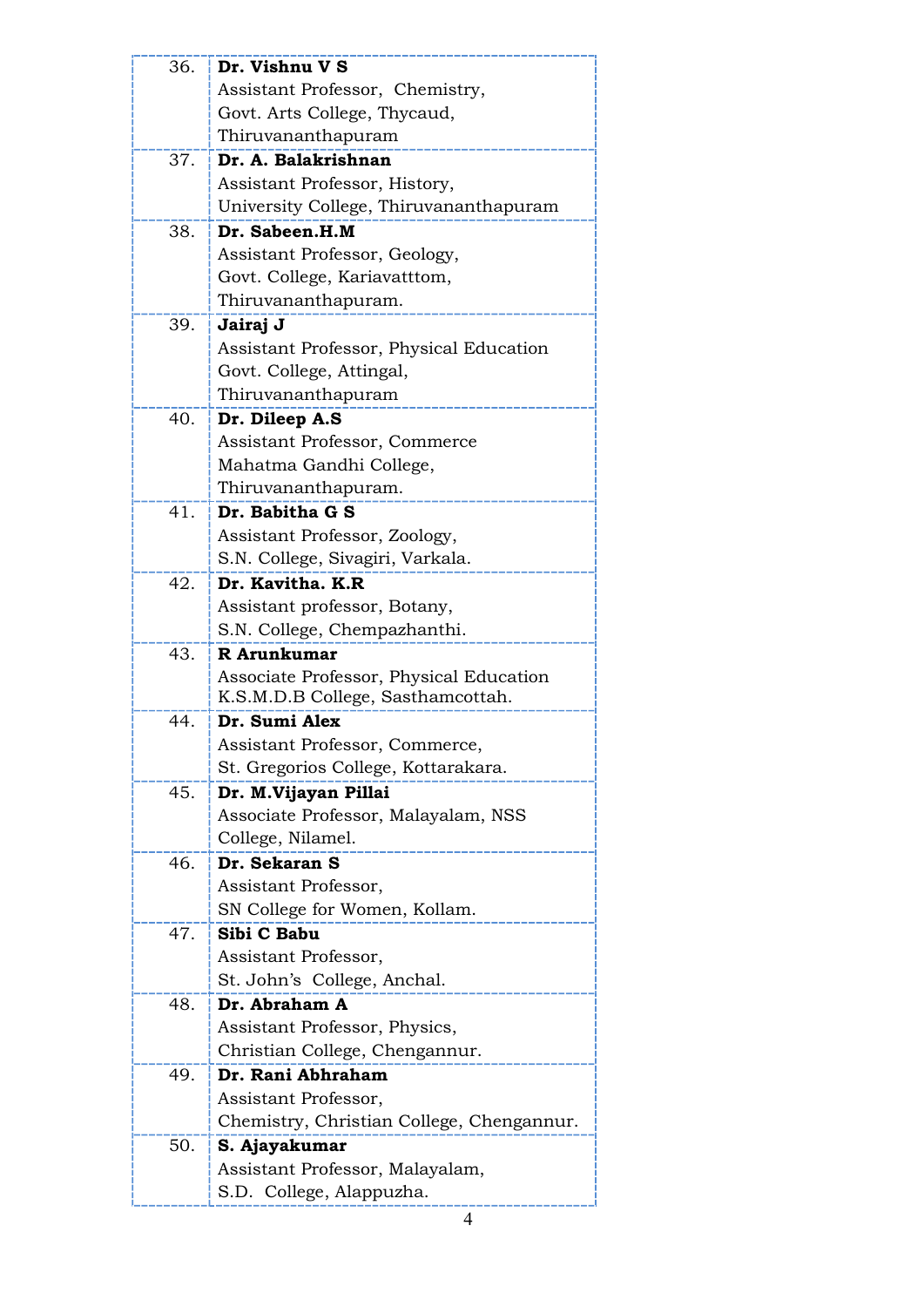| 51. | Dr. K. Jayakumar                                  |
|-----|---------------------------------------------------|
|     | Associate Professor, Physical Education,          |
|     | NSS College, Pandalam.                            |
| 52. | Shajitha S                                        |
|     | Assistant Professor, Islamic History              |
|     | T.K.M College of Arts & Science, Kollam.          |
|     |                                                   |
| 53. | Sony.P.John                                       |
|     | Assistant Professor, Commerce                     |
|     | Milad-E- Sherief Memorial College,                |
|     | Kayamkulam.                                       |
| 54. | <b>B P Murali</b>                                 |
|     | Member, District Panchayath,                      |
|     | Thiruvananthapuram,                               |
|     | Mampazhikathu Veedu, Pullayil PO,                 |
|     | Kilimannoor, Thiruvananthapuram District.         |
| 55. | Adv. Gopu Krishnan. C.G                           |
|     | President, Kallada Mandalam Kasuvandi             |
|     | Thozhilali Council                                |
|     | A.I.T.U.C Office, Chittumala,<br>East Kallada P.O |
| 56. | V. Sivankutty                                     |
|     | Skilled Workers Union (CITU)                      |
|     | T.C 21/731, Nedunkavu, Karamana P.O,              |
|     | Thiruvananthapuram                                |
| 57. | Bijukumar G,                                      |
|     | Assistant Registrar,                              |
|     | University Office, Thiruvananthapuram             |
| 58. | Anilkumar R.                                      |
|     | Attender, Govt. Sanskrit College,                 |
|     | Thiruvananthapuram                                |
| 59. | Osbon.Y                                           |
|     | Lab Assistant, FMN College, Kollam                |
| 60. | S.Jayaram                                         |
|     | Lab Assistant, TKMM College,                      |
|     | Nangiarkulangara                                  |
| 61. | Aleena Amal                                       |
|     | S6 B.A LLB                                        |
|     | CSI Institute of Legal Studies                    |
|     | Cheruvarakonam, Parassala P.O.                    |
| 62. | Al Anand P                                        |
|     | Vth Semester Unitary LLB                          |
|     | Kerala Law Academy Law College,                   |
|     | Thiruvananthapuram.                               |
| 63. | <b>Anandhu A</b>                                  |
|     | <b>IV Sem B.A Political Science</b>               |
|     | Sree Narayana College, Kollam.                    |
| 64. | <b>Ananthu S Pochayil</b>                         |
|     | V Semester Unitary Degree Course in Law,          |
|     | Kerala Law Academy Law College,<br>Peroorkkada,   |
|     | Thiruvananthapuram – 695 005.                     |
| 65. | Arya Prasad                                       |
|     | III Sem B.Com                                     |
|     | Kumbalathu Sanku Pillai Memorial                  |
|     | Devaswam Board College, Sasthamcotta.             |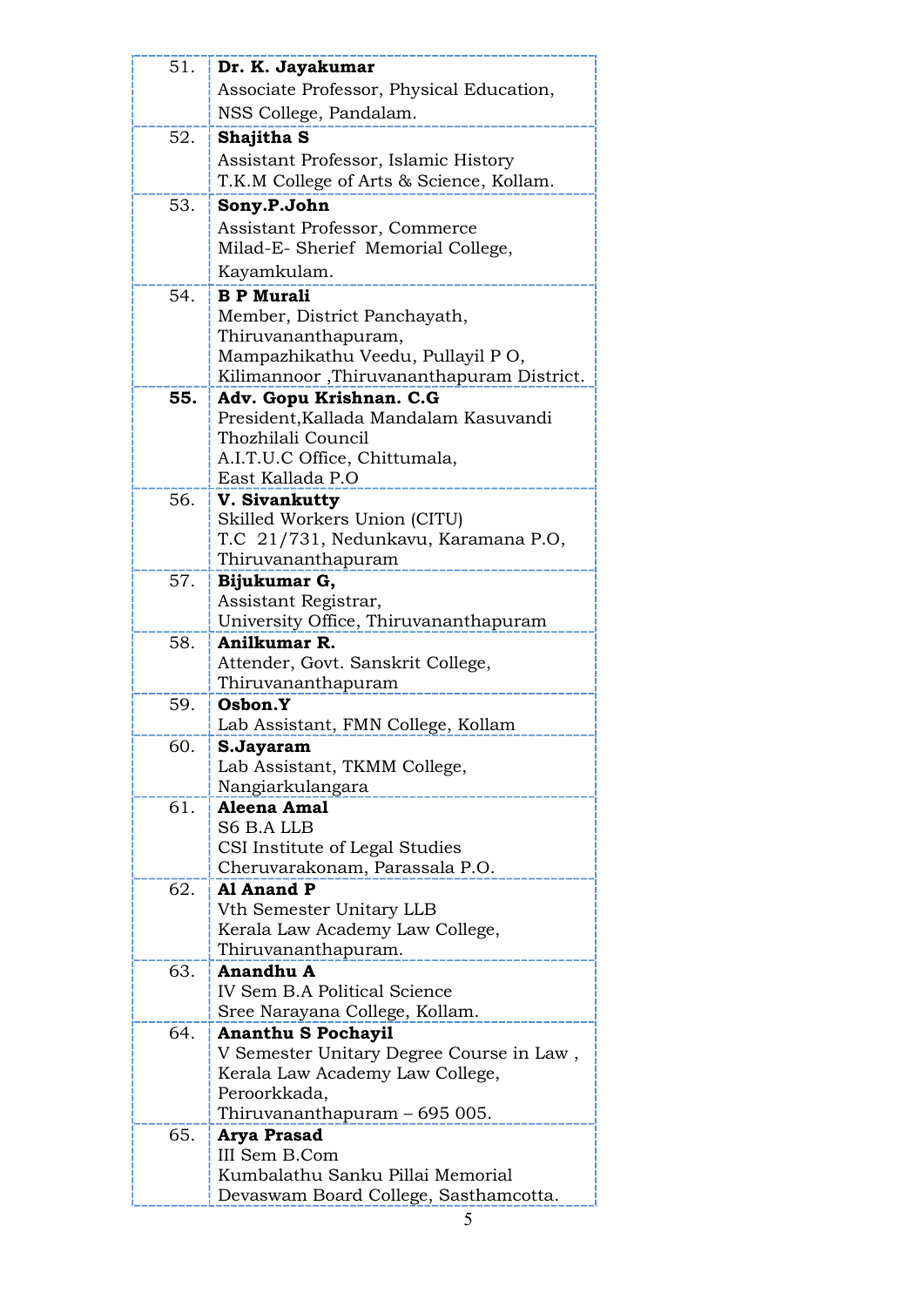| 66. | Chanthu A.L                                      |
|-----|--------------------------------------------------|
|     | III B.A Philosophy                               |
|     | University College, Thiruvananthapuram.          |
| 67. | Joel John Joseph                                 |
|     | X Sem Integrated B.A LLB                         |
|     | Kerala Law Academy Law College                   |
|     | Peroorkkada, Thiruvananthapuram.                 |
| 68. | <b>Nowfal N</b>                                  |
|     | <b>Ph.D Political Science</b>                    |
|     | Department of Political Science                  |
|     | Kariyavattam Campus,                             |
|     | Thiruvananthapuram.                              |
| 69. | <b>Riyas Vahab</b>                               |
|     | MBA Tourism,                                     |
|     | Institute of Management in Kerala                |
|     | University of Kerala,                            |
|     | Kariavattam Campus,                              |
| 70. | Thiruvananthapuram.<br><b>Sachu S Nair</b>       |
|     | S6 Unitary LLB                                   |
|     | Govt Law College,                                |
|     | Thiruvananthapuram.                              |
| 71. | <b>Sri.Suresh Babu R.S</b>                       |
|     | Headmaster, Govt. Model Boys HSS,                |
|     | Thycaud P.O. Thiruvananthapuram - 14             |
| 72. | Smt.Yamuna Devi T.S,                             |
|     | Principal, Govt.PPTTI Cotton Hill,               |
|     | Thiruvananthapuram - 10.                         |
| 73. | Sri.Harikumar G.K,                               |
|     | HSST Junior Physics CPHSS Kuttikkadu,            |
|     | Kadakkal,                                        |
|     | (Radha Madavam, Ummannoor P.O,                   |
|     | Kottarakkara, Kollam - 691 520).                 |
| 74  | Sri.Ajayakumar .V                                |
|     | HSA Malayalam.                                   |
|     | GHSS Palayamkunnu, Varkkala                      |
| 75. | Dr.Vinodkumar T.G Nair                           |
|     | Senior Scientist, TBGRI, Palode.                 |
|     |                                                  |
| 76. | Sri.Shaik P Harriz,                              |
|     | Chairman, PA Hariz Foundation & Joint            |
|     | Secretary, MSM Trust, Kayamkulam                 |
|     | (Puthenpurayil House, Kayamkulam,                |
|     | Alappuzha).                                      |
| 77. | Sri.Joy Sukumaran,<br>Coir Flex Export Pvt.Ltd., |
|     | Joy Bhavan, Pattanakkad P.O.,                    |
|     | Cherthala,. Alappuzha                            |
| 78. | Sri.Patmakumar G.,                               |
|     | Proprietor, Capital Color Park Digital Press,    |
|     | Kollam & Karunagappally                          |
|     | (Harichandanam, Alumpeedika P.O,                 |
|     | Karunagappally, Kollam - 690 547).               |
| 79. | Prof.A.M.Unnikrishnan,                           |
|     | Professor of Malayalam,                          |
|     | University of Kerala.                            |